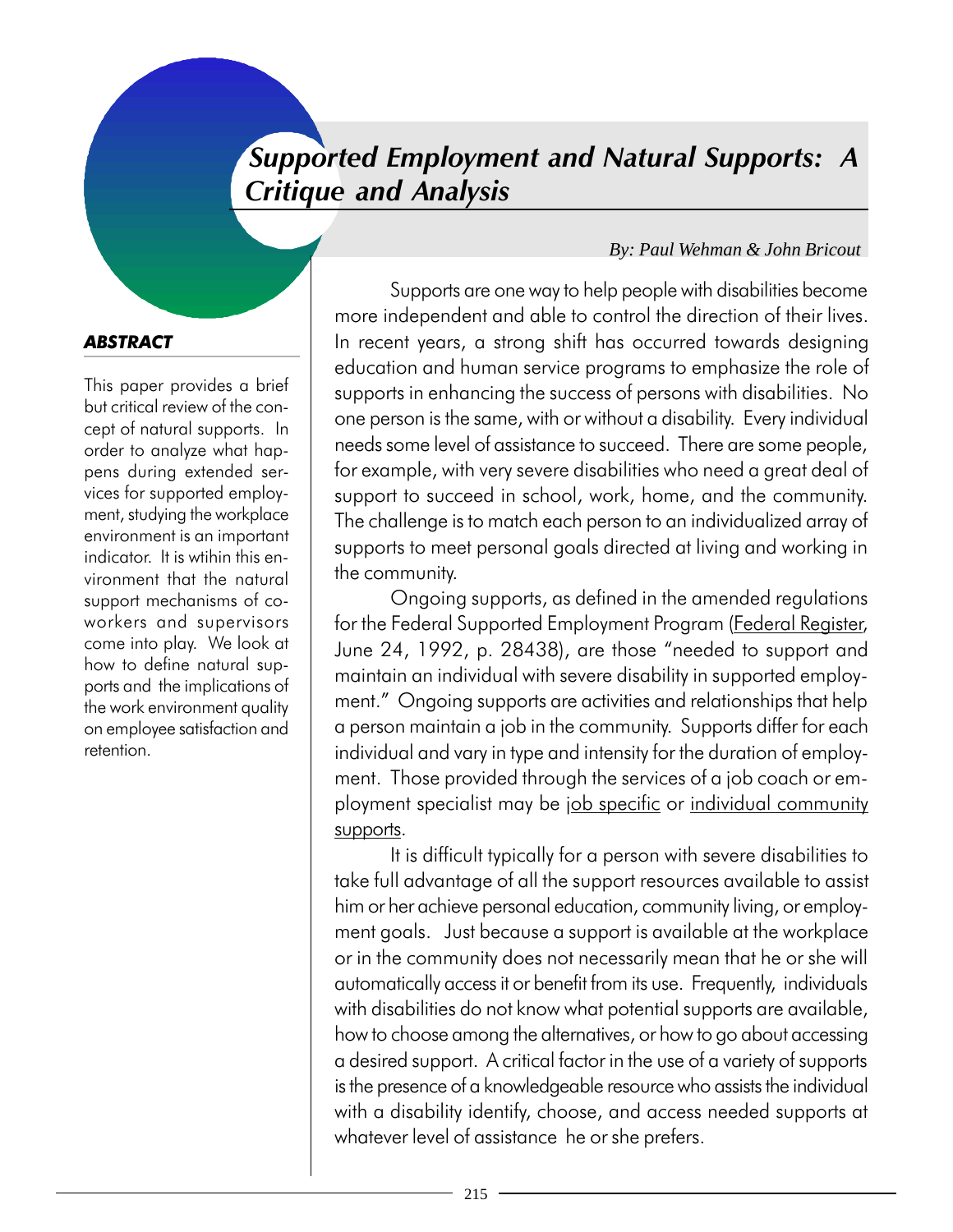The commitment to ongoing supports is the unique feature of supported employment that makes it possible for people with severe disabilities to sustain employment over time. Supports that continue indefinitely are provided both at and away from the job site, an approach significantly different from services provided in day programs and other segregated models. For example, more traditional models move people through a continuum of job readiness criteria before attempting to transition them to competitive work. Unfortunately, actual successful movement to competitive employment is rarely achieved by people with severe disabilities when served through this approach.

The U.S. Congress recognized the value of supported employment in 1986 and identified this approach as a vocational outcome in the Rehabilitation Act Amendments (Federal Register, 1987). It authorized funding under Title I and Title VI (Part C) for "time-limited post-employment services" leading to supported employment. The Act included "ongoing support services" as an essential element of supported employment and required the availability of 'extended services' before vocational rehabilitation funding could begin. Natural supports are identified in the Rehabilitation Act as one form of ongoing supports. In order to more fully analyze and explore the issue of extended service and long-term supports, a critique of natural supports follows.

## **DEFINITION OF NATURAL SUPPORTS**

One of the major mechanisms for extended supported employment services is the use of what has been popularly termed "natural supports" (Nisbet and Hagner, 1988). Unfortunately, the concept of "natural supports" has not been easy to define or operationalize

(Test & Wood, 1996 a,b). Consequently, some important questions arise, such as: What are natural supports? What are work supports? What is the relationship of natural supports to the implementation of supported employment?

Since Nisbet and Hagner (1988) first introduced the term "natural support", this concept has been discussed and applied with varying interpretations (West, Kregel, Hernandez and Hock, 1997). Paradoxically, this much discussed, widely practiced concept has yet to be clearly and unambiguously defined. In fact, authors in the supported employment literature do not appear to have a consensus on two basic issues. First, what distinguishes natural supports from other workplace or work-related supports, a question that is sometimes framed in terms of what does the qualifier "natural" mean? Second, what is the contribution of the job coach as a paid service provider vis-a-vis the contribution of co-workers, supervisors or employers to the integration of supported employees (Granger, Baron & Robinson, 1997)? It can be seen that these two questions are related inasmuch as the job coach-initiated support strategies may be perceived of as less "natural" than those initiated by co-workers, supervisors, or employers.

The first issue, difficulty in limiting the scope of "natural" supports, has been recognized by authors as confounding attempts to define the concept (Hagner, Butterworth & Keith, 1995). Nonetheless, natural supports have been distinguished from other strategies by some investigators (Storey & Garff, 1997), with one result being several authors electing to define their own natural support-like concepts. One opted for a term of more limited scope, "internal supports" (Fabian & Luecking, 1991); other authors developed a term of more limited application, "typicalness" (Mank, Cioffi, & Yovanoff, 1997, 1998).

The second issue, paid versus unpaid supports, appears to underlie the general approach to natural supports. For example, some writers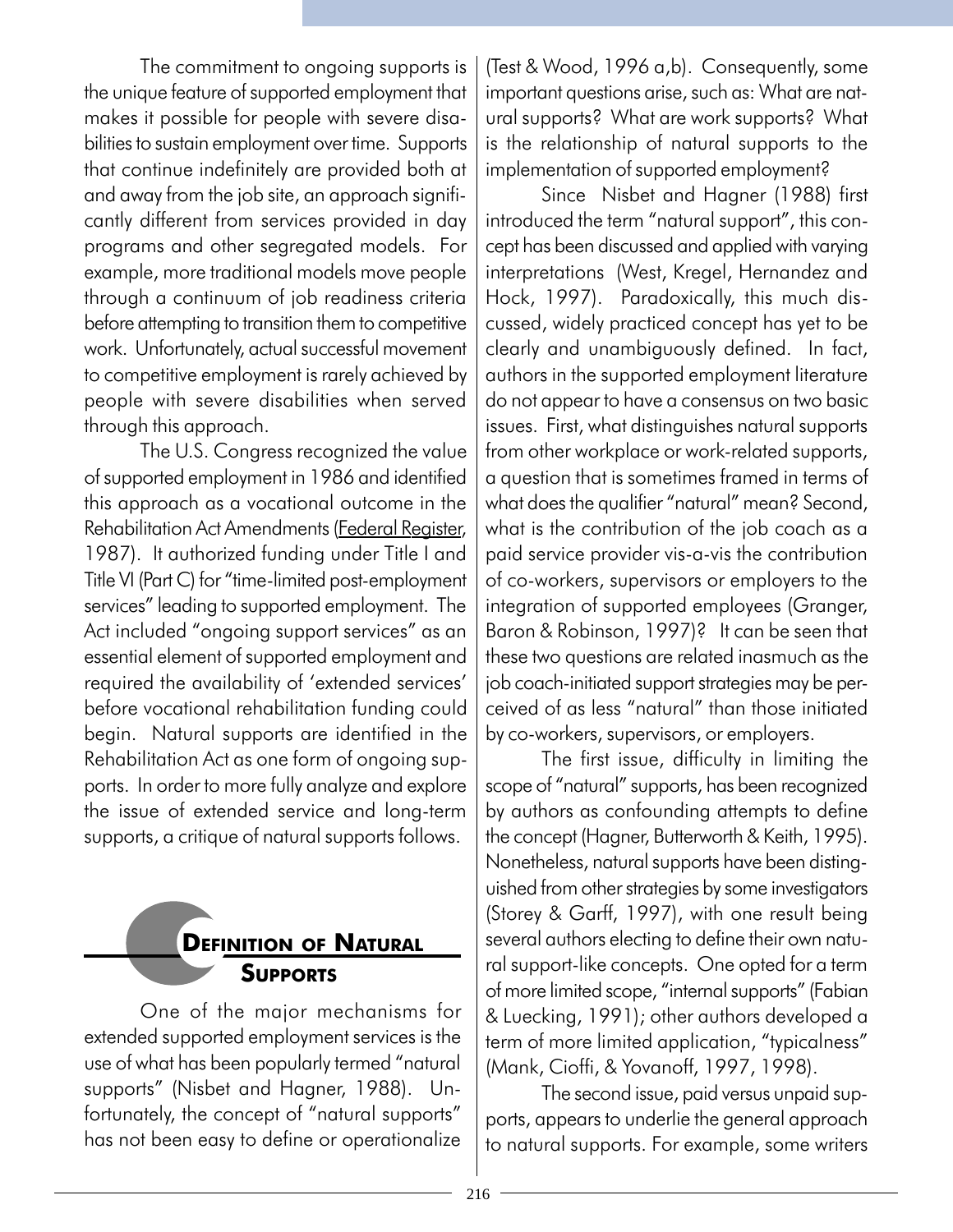appear to hold untested assumptions about how much a job coach facilitates or hinders the integration of workers with disabilities into a competitive workplace. At this point in time, the contribution of a job coach compared to coworkers, the employer and/or supervisor in the successful integration of an employee with a disability has not been empirically tested. However, Lee, Storey, Anderson, Goetz and Zivolich (1997) conducted a study comparing job coach training to employer mentoring. Their findings suggested that mentors helped facilitate more social interaction than job coaches. Unfortunately, they were unable to rule out differences in training methods and participant characteristics, and more importantly, one year lapsed between training and data collection (Lee, et al., 1997). This year-long lapse allowed for the possibility that other factors may have confounded what is presumed to be a job coach "training effect" compared to an employer mentoring effect.

In order to examine how other writers have denoted natural supports, we looked at nine articles on natural supports. Table 1 below provides a succinct overview of each of these papers. The type of study varied considerably among the seven empirical articles. Two of the studies were surveys (Unger, Parent, Gibson, Kane-Johnston & Kregel, 1997; West, et al. 1997). Three studies were qualitative, using staff notes and activities (Fabian, Edleman, & Leedy, 1993), case examples (Rogan, Hagner & Murphy, 1993), or interviews (Hagner, Butterworth & Keith, 1995). One study was observational using repeated measures (Lee, et al., 1997), and one employed archival data (Mank, et al., 1997; Mank, Cioffi, & Yovanoff, 1998). The remaining two non-empirical articles were a conceptual piece (Fabian & Luecking, 1991) and a review article (Storey & Certo, 1996).

### TABLE 1 -- CONCURRENT DEFINITIONS OF NATURAL SUPPORTS

| <b>Source/Title:</b><br>Design:         | Fabian, Edelman, & Leedy (1993) -- Linking workers with severe disabilities to<br>social supports in the workplace: Strategies for addressing barriers.<br>Qualitative Data Analysis of Naturl Support Workplace Demonstration Project using<br>staff notes and activities.                       |
|-----------------------------------------|---------------------------------------------------------------------------------------------------------------------------------------------------------------------------------------------------------------------------------------------------------------------------------------------------|
| <b>Definition of</b><br><b>Concept:</b> | "A natural support approach refers to enhancing or linking individuals to existing<br>social supports in the work environment that are available either informally (from<br>co-workers and peers on the job) or formally (from supervisors and company<br>sponsored employment programs)" (p.30). |
|                                         | "Natural workplace support approaches require more intensive efforts up-front<br>to link the employee to available supports since the approach does not rely on the<br>continuing presence of the job coach" (p.31).                                                                              |
| Source/Title:                           | Fabian, E.S., & Leucking, R.G. (1991) -- Doing it the company way: Using internal<br>company supports in the workplace.                                                                                                                                                                           |
| Design:                                 | Conceptual Article                                                                                                                                                                                                                                                                                |
| <b>Definition of</b>                    |                                                                                                                                                                                                                                                                                                   |
| <b>Concept:</b>                         | "Natural workplace supports include such examples as using co-workers as job<br>trainers for the supported employee, promoting mentoring relationships between<br>(continued)                                                                                                                     |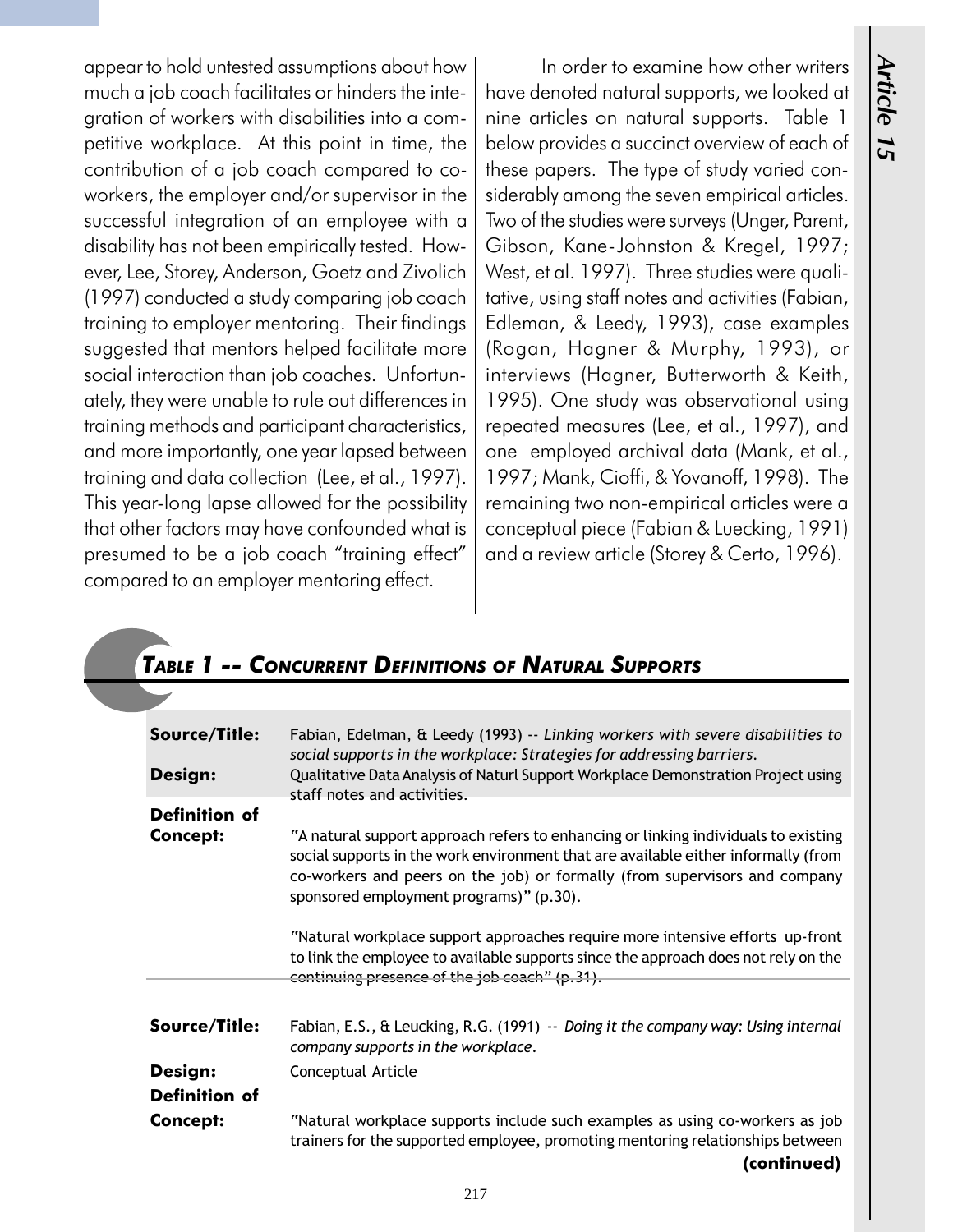|                                 | the supported employee and others in the environment, and using the environmental cues as a<br>means of sustaining new behaviors by the supported employee" (p.32).                                                                                                                                                                                                                                                                                                                                                                                                                                                                                                                       |
|---------------------------------|-------------------------------------------------------------------------------------------------------------------------------------------------------------------------------------------------------------------------------------------------------------------------------------------------------------------------------------------------------------------------------------------------------------------------------------------------------------------------------------------------------------------------------------------------------------------------------------------------------------------------------------------------------------------------------------------|
| Source/Title:                   | Hagner, Butterworth, & Keith (1995) -- Strategies and barriers in facilitating natural supports<br>for employment of adults with severe disabilities.                                                                                                                                                                                                                                                                                                                                                                                                                                                                                                                                     |
| Design:                         | Guided/Semi-Structured Interviews of 33 subjects on natural supports strategies and barriers<br>to schools and voc. service agencies.                                                                                                                                                                                                                                                                                                                                                                                                                                                                                                                                                     |
| <b>Definition of</b>            |                                                                                                                                                                                                                                                                                                                                                                                                                                                                                                                                                                                                                                                                                           |
| <b>Concept:</b>                 | "Natural sources of support include an individual's network of family and friends, and an<br>employee's employers and co-workers on the job. Such natural supports may occur spontaneously<br>or through human service facilitation or consultations" (p.110).                                                                                                                                                                                                                                                                                                                                                                                                                            |
| Source/Title:                   | Lee, M., Storey, K., Anderson, J.L., Goetz, L., & Zivolich, S. (1997) -- The effect of mentoring<br>versus job coach instruction on integration in supported employment settings.                                                                                                                                                                                                                                                                                                                                                                                                                                                                                                         |
| Design:                         | Observational study/assessment of interactions of 30 workers in different training conditions<br>(10 Job Coach; 10 Mgr- Mentor; 10 Co-worker & Mgr)                                                                                                                                                                                                                                                                                                                                                                                                                                                                                                                                       |
| <b>Definition of</b>            |                                                                                                                                                                                                                                                                                                                                                                                                                                                                                                                                                                                                                                                                                           |
| <b>Concept:</b>                 | "Natural Supports refers to the utilization of coworkers from the onset of placement to train<br>and support workers with disabilities throughout their employment period. Basically, this approach<br>utilizes supports and strategies that are inherent to the particular work environment such as<br>coworkers, supervisors, and managers. Support may involve continuing skill training, social<br>skills training, crisis intervention, advocacy, community skill training, validating instructional<br>strategies, collecting subjective evaluations, collecting social comparison information, job<br>modifications, and adaptations" (p.152).                                     |
| Source/Title:                   | Mank, D., Cioffi, A., & Yovanoff, P. (1997) -- Analysis of the typicalness of supported employment<br>jobs, natural supports, and wage and integration outcomes.                                                                                                                                                                                                                                                                                                                                                                                                                                                                                                                          |
| Design:                         | Demographic data on 462 subjects in 13 vocational programs across 8 states; data supplied by<br>support persons.                                                                                                                                                                                                                                                                                                                                                                                                                                                                                                                                                                          |
| <b>Definition of</b>            |                                                                                                                                                                                                                                                                                                                                                                                                                                                                                                                                                                                                                                                                                           |
| <b>Concept:</b>                 | "The focus on natural supports emphasizes the participation of supervisors and co-workers in<br>the hiring, training and supervising supported employees. The concept of natural supports<br>underscores an understanding of worksite culture that, in turn, dictates what is "natural" or<br>"typical" for that particular situation" (p. 185).                                                                                                                                                                                                                                                                                                                                          |
| Source/Title:                   | Rogan, P., Hagner, D., & Murphy, S. (1993) - Natural Supports: Reconceptualizing job coach<br>roles.                                                                                                                                                                                                                                                                                                                                                                                                                                                                                                                                                                                      |
| Design:<br><b>Definition of</b> | Four case examples to illustrate provider strategies used to promote non-intrusive supports.                                                                                                                                                                                                                                                                                                                                                                                                                                                                                                                                                                                              |
| <b>Concept:</b>                 | "The term 'natural supports' has evolved to signify the involvement of worksite per-sonnel and<br>others in providing support to employees with disabilities. Natural supports may be described as<br>any assistance, relationships, or interactions that allow a person to secure, maintain, and<br>advance in a community job of his or her choosing in ways that correspond to the typical work<br>routines and social actions of other employees and that enhance the individual's social<br>relationships." "natural flow of worksite rather than impose human service facilitat(ed) as both<br>a process and an outcome role of job coaches facilitation and consultation" (p.275). |
| Source/Title:                   | Storey, K., & Certo, N.J. (1996) -- Natural supports for increasing integration in the workplace<br>for people with disabilities: A review of the literature and guidelines for implementation                                                                                                                                                                                                                                                                                                                                                                                                                                                                                            |

(continued)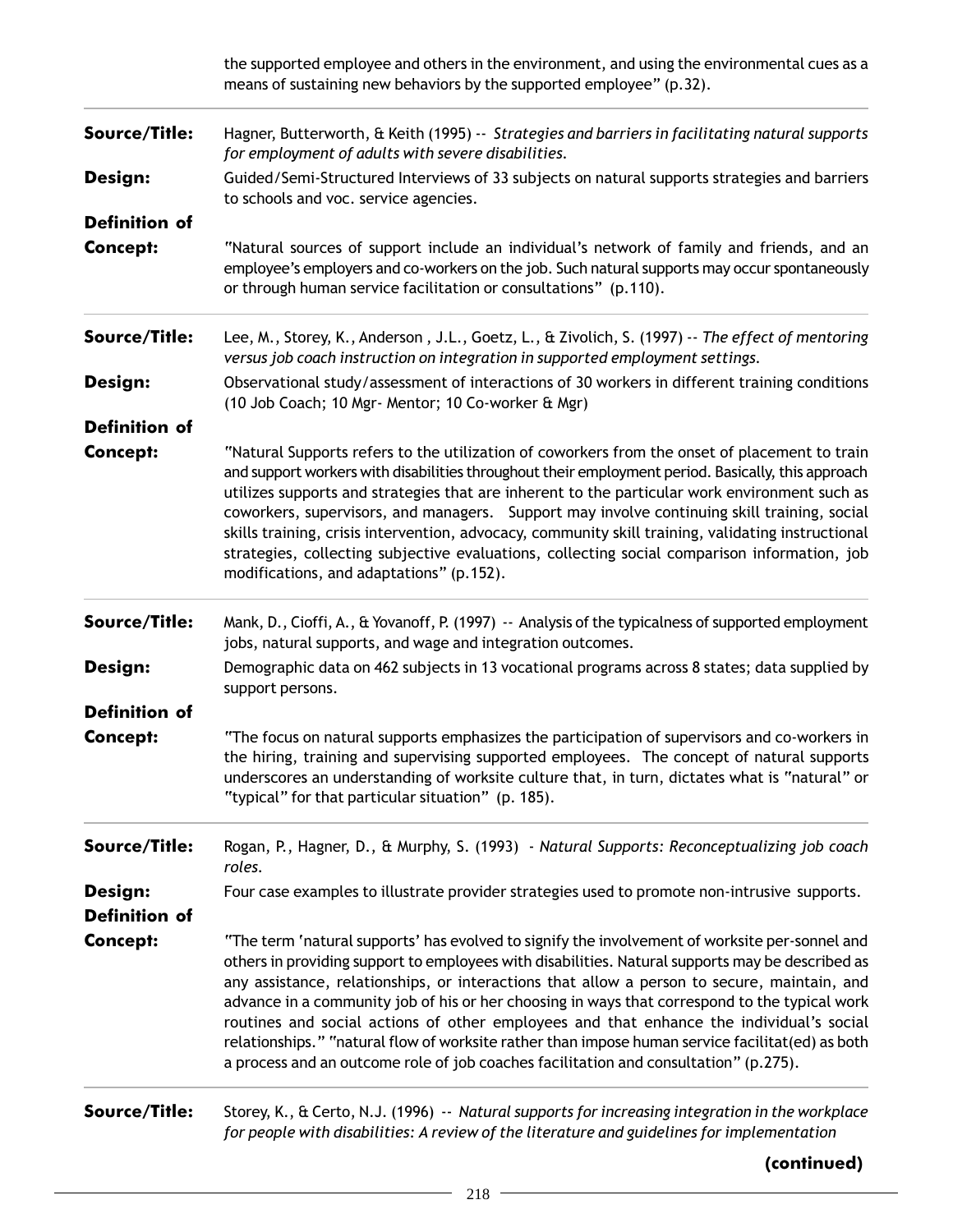| Design:<br><b>Definition of</b> | <b>Review Article</b>                                                                                                                                                                                                                                                                                                                                                                                                                                                                                                                                                                                                                                                                                                    |  |  |
|---------------------------------|--------------------------------------------------------------------------------------------------------------------------------------------------------------------------------------------------------------------------------------------------------------------------------------------------------------------------------------------------------------------------------------------------------------------------------------------------------------------------------------------------------------------------------------------------------------------------------------------------------------------------------------------------------------------------------------------------------------------------|--|--|
|                                 |                                                                                                                                                                                                                                                                                                                                                                                                                                                                                                                                                                                                                                                                                                                          |  |  |
| <b>Concept:</b>                 | "Natural supports are people who are not disability service providers but who provide<br>assistance, feedback, contact or companionship to enable people with disabilities to participate<br>independently, or partially independently, in integrated employment settings or other<br>community settings. Typically, individuals providing natural supports receive assistance and<br>consultive support from disability service providers and provide natural supports with or<br>without compensation (School and human service agency staff typically facilitate) natural<br>support relationship(s). Natural support people are usually endemic to a job, a community<br>environment, or community activity" (p.63). |  |  |
| Source/Title:                   | Unger, D., Parent, W., Gibson, K., Kane-Jonston, K. & Kregel, J. (1997) -- An analysis of the<br>activities of employment specialist in a natural support approach to supported employment.                                                                                                                                                                                                                                                                                                                                                                                                                                                                                                                              |  |  |
| Design:                         | Survey of 36 individuals placed into SE by the VCU-RRTC natural supports project. Used<br>community and workplace supports form.                                                                                                                                                                                                                                                                                                                                                                                                                                                                                                                                                                                         |  |  |
| <b>Definition of</b>            |                                                                                                                                                                                                                                                                                                                                                                                                                                                                                                                                                                                                                                                                                                                          |  |  |
| <b>Concept:</b>                 | "Professional literature suggests that the role of the employment specialist when using natural<br>supports is to serve as a consultant or facilitator to the employer by building on supports<br>which exist in the workplace, as well as the expertise of the employer" (p.111).                                                                                                                                                                                                                                                                                                                                                                                                                                       |  |  |
| Sourct/Title:                   | West, M.D., Kregel, J., Hernandez, A., & Hock, T. (1997) -- Everybody's doing it: A national<br>study of the use of natural supports in supported employment.                                                                                                                                                                                                                                                                                                                                                                                                                                                                                                                                                            |  |  |
| Design:                         | Survey of 385 Supported Employment Provider Agencies on use of natural supports in time-<br>limited and extended services.                                                                                                                                                                                                                                                                                                                                                                                                                                                                                                                                                                                               |  |  |
| <b>Definition of</b>            |                                                                                                                                                                                                                                                                                                                                                                                                                                                                                                                                                                                                                                                                                                                          |  |  |
| <b>Concept:</b>                 | (Cite from S. Rep. No. 357, 1992)" 'Natural supports within the VR service context were<br>intended to include: (a) individuals at the job site, such as employers, supervisors, or co-<br>workers. (b) friends or family members in supportive roles; and (c) volunteers or members<br>from work or the community."                                                                                                                                                                                                                                                                                                                                                                                                     |  |  |
|                                 | "The term natural supports refers to the resources inherent in community environments that<br>can be used for habilitative and supportive purposes."                                                                                                                                                                                                                                                                                                                                                                                                                                                                                                                                                                     |  |  |
|                                 | "Recently, several writers in the field have further broadened the context to include other<br>types of community and workplace resources, such as employee assistance programs, trans-<br>portation providers, community service organizations, recreational and social associations,<br>and governmental supports that are not limited to persons with disabilities such as subsi-<br>dized housing, income tax assistance" (p.175).                                                                                                                                                                                                                                                                                   |  |  |

The discussion of natural supports found in these articles varies a great deal in terms of how specific each author is about what constitutes natural supports. Probably the least specific definition, provided by Hagner and associates (1995), simply enumerates those who constitute natural supports: "an individual's network of family and friends, and an employee's employers and co-workers on the job." (p.32). At

the other end of the spectrum, Lee and associates (1997) specify not only by whom and how, but also when natural supports are created: Natural supports refers to the utilization of co-workers from the onset of placement to train and support workers with disabilities throughout their employment period...Supports and strategies that are inherent to a particular work environment such

Article 15

Article 15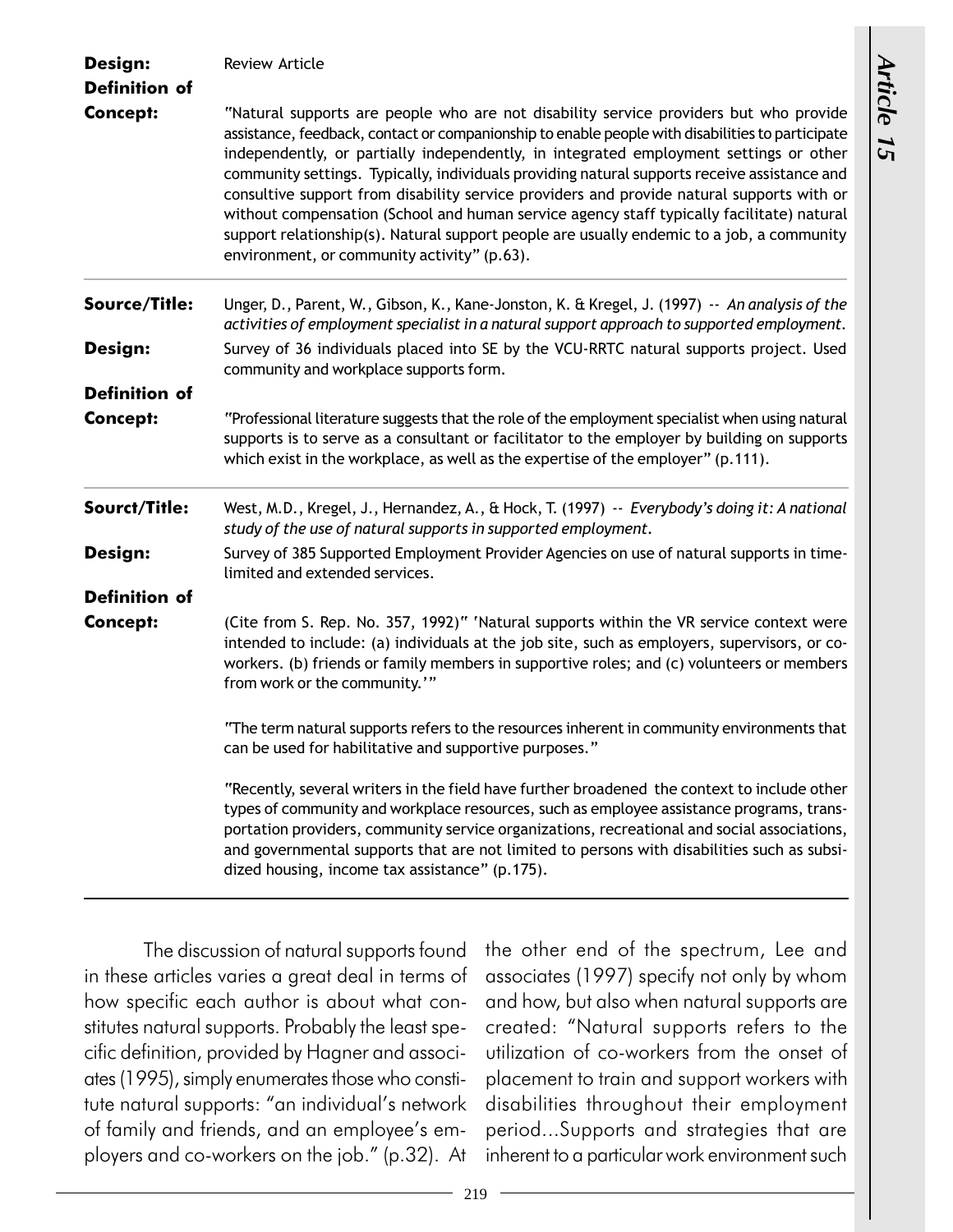as co-workers, supervisors and managers...It may involve continuing skills training, social skills training...advocacy...job modifications and adaptations" (p.152). The obvious merits of this definition lie in its specificity about who, where, when and in several instances, how natural supports are to be effected.

Looking at all of the articles, it becomes clear that a testable and measurable definition is not easily found. However, these different efforts do help us in understanding (1) who is involved with natural supports, (2) in what settings natural supports are found, and (3) the kinds of activities or features that constitute natural supports. Let us begin with the question of what parties or persons we might associate with natural supports.

The co-worker is the most commonly reoccurring figure in discussions of natural supports, appearing in almost every definition (Fabian, et al., 1993; Fabian & Luecking, 1991; Hagner, et al., 1995; Lee, et al., 1997; Mank, et al., 1997; Rogan, Hagner & Murphy, 1993; West, et al., 1997). In those instances in which the co-worker is not explicitly mentioned in conjunction with natural supports, the employer is mentioned (Storey & Certo, 1996; Unger, et al., 1997). There is a high degree of consensus that natural supports involve those individuals in the employee's work environment.

When the job coach is considered, however, there is less consensus. According to several authors, the job coach and/or provider agency has an important role in developing and maintaining natural supports for the duration of employment (Brooke, Wehman, Inge & Parent, 1995; Rogan, et al., 1993; Storey & Certo, 1996; West, et al., 1997; Unger, et al., 1997). According to these authors, the role of a job coach is to facilitate natural supports. While this does not imply that job coaches are natural supports, it does not rule them out from acting as such. Other authors; however, view job coaches as wholly exogenous to natural supports. The notable example is Storey and Certo (1996), who seem to exclude job coaches in their definition: "Natural supports are people who are not disability service providers" (p.63). Occupying the middle ground on the issue of job coaches and unpaid natural supports, Fabian and associates (1993) seem to suggest that the job coach will fade out of the natural supports process in time: "Natural workplace support approaches require more intensive efforts up front to link the employee to available supports since the approach does not rely on the continuing presence of the job coach"  $(p.31)$ . To the extent that the concept of natural supports is extended beyond the workplace or worksite, other parties may be involved in natural supports as well, including friends, families, and community members (Hagner et al., 1995; West, et al., 1997). This introduces the next topic of where natural supports are to be found.

According to most authors, the setting for natural supports seems to occur largely or exclusively in the workplace (Fabian, et al., 1993; Fabian & Luecking, 1991; Lee, et al., 1997; Mank, et al., 1997; Rogan, et al., 1993). Some authors talk about natural supports in terms of being "inherent" "typical" or "endemic" to the workplace (Lee, et al., 1997; Mank et al., 1997; Rogan; 1993; Storey & Certo, 1996; West, et al., 1997). A different perspective seems to be articulated by authors who mention "promoted" or facilitated natural supports (Fabian, et al., 1993; Fabian & Luecking, 1991; Unger, et al., 1997). A third possibility is that natural supports can be both "spontaneous" and/or "facilitated" (Hagner, et al., 1995). Perhaps a better way of conceptualizing natural supports, as it straddles the workplace and other locations, is as a network reaching to and from the workplace, with the employee's job prospects, performance and career progress at the center.

This leads us to the critical activities, such as social networks, that constitute natural supports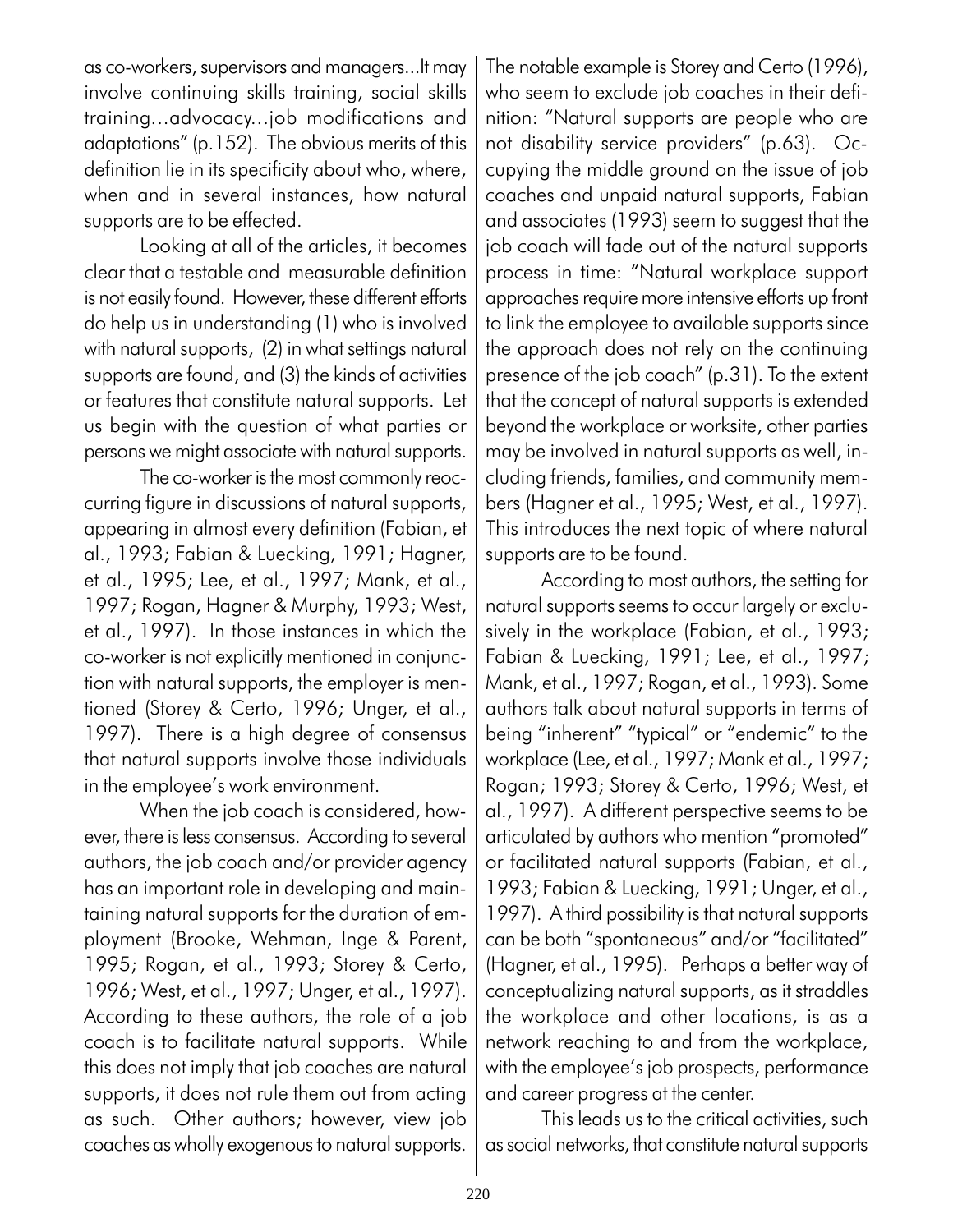(Hagner, et al., 1995; Rogan, et al., 1993; Storey & Certo, 1996). In the community, natural supports may include such diverse elements as transportation, government subsidies and funding, and recreation and companionship (Storey & Certo, 1996; West, et al., 1997). In the workplace, natural supports may also include static features such as "environmental cues" or processes such as skills training of various types, employee assistance programs, job modification and adaptations (Fabian & Luecking, 1991; Lee, et al., 1997; West, et al., 1997).

Considered as a whole, these articles still leave unanswered some fundamental questions. For example, what are the implications of our current understanding of natural supports for future research and practice? How are natural supports related to the larger topic of supported employment? These are some of the questions that will be addressed in the next section on what the research literature tells us about natural supports.

### WHAT DOES THE RESEARCH **LITERATURE TELL US ABOUT** NATURAL SUPPORTS?

Test and Wood (1996a) reviewed procedural information and supports literature. Each of the 15 studies identified contained a specifically stated purpose; one third of which (5) involved case studies (Fabian, Edelman, & Leedy, 1993; Hagner & Farris, 1994; Rogan, et al, 1993; Shafer, Tait, Keen & Jesiolowski, 1989; West & Parent, 1995). There were also two surveys designed to describe the current status of natural supports (Hagner, Butterworth, & Keith, 1995; Peterson, 1995), and two which provided objective data on co-worker involvement (Rusch, Johnson, & Hughes, 1990; Rusch, Hughes, Johnson, & Minch, 1991). Test and Wood (1996a) provided a detailed table showing the

### design and results of the 15 studies conducted. It is noteworthy that less than 100 subjects were included in all of these studies.

As noted earlier, there is very limited research designed to determine functional variables in supported employment as a whole therefore, it is not surprising that research does not exist within the area of natural supports strategies, unfortunately leaving supported employment vulnerable to anyone who calls what he is doing "supported employment". In others words, if someone says she is doing supported employment, then it must be supported employment. This same situation can be applied to natural supports strategies.

Additional research on natural supports strategies and related outcomes is clearly needed. Many strategies have been suggested (e.g., Nisbet & Hagner, 1988; Rogan et al., 1993; Shafer, Tait, Kee & Jesiolowski, 1989), only one study was found that investigated a specific strategy suggested by the literature, paid co-worker supports (Hood, et al., 1996). Research is needed to determine what strategies based on the concept of natural supports lead to improved consumer outcomes. Studies investigating procedures should include descriptions of subjects, replicable procedures, research methodology descriptions, and specific intervention times.

One recently published major study (West, Kregel, Hernandez, and Hock 1997), reported findings from a survey of 385 supported employment provider agencies on their use of natural supports in time-limited and extended services. This study provided a large scale descriptive analysis of what practices community rehabilitation providers are following in natural supports. An overwhelming majority, 85% of all respondents, reported that their agencies emphasize natural supports in delivering supported employment services and that these supports have been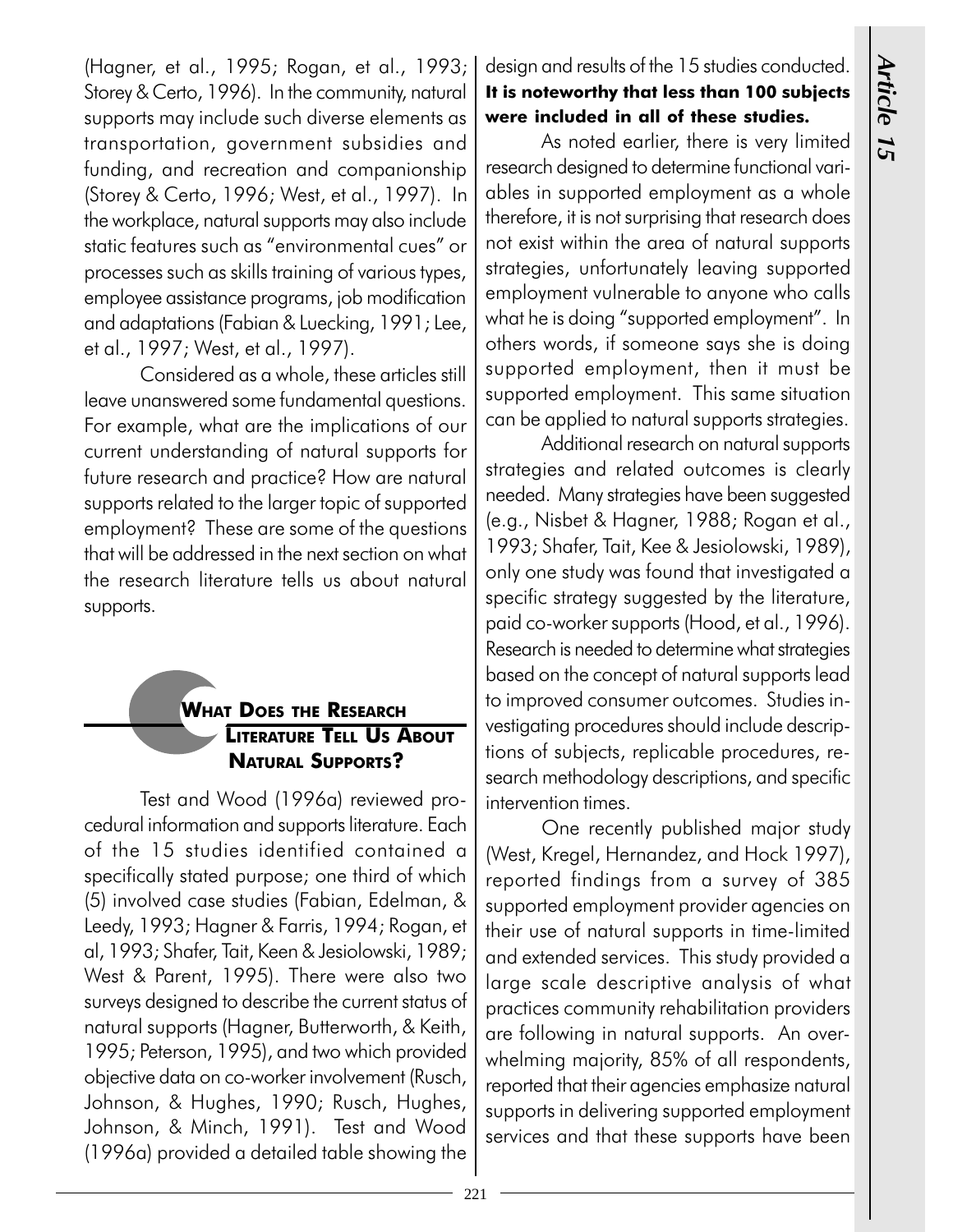successful and useful for all individuals on their caseloads. Among the problems identified by the respondents were resistance to natural supports by employers and co-workers, as well as difficulty in locating natural supports at the job site.

Those agencies that emphasized natural supports reported that they have used co-workers or supervisors for initial training for an average of 41.5% of their consumers; for ongoing monitoring and support, this percentage increased to over half (56.3%) of their consumers. Natural supports appear to be used far less frequently in job development and placement, although the family-and-friends network is the typical avenue for early employment experiences for most people starting out in the work world.

The findings of West, Kregel, Hernandez, & Hock (1997) give clear and powerful support to the arguments made earlier relating to the lack of a clear and concise definition of natural supports. When 85% of all programs indicate that they "emphasize the use of natural supports" in service delivery, the distinction between natural supports and job coaching is no longer meaningful. Most programs are using components from a number of different supported employment models in the design and delivery of services. Natural support strategies have become established as one of these components.

Provider agencies seem to agree about what constitutes a natural support. However, the natural supports being used by supported employment agencies appear to be limited in scope. When local programs describe their use of natural supports, they are almost always talking about the involvement of co-workers in the provision of job skill training or ongoing monitoring. Programs are far less likely to describe efforts at involving employer resources (i.e., employee assistance programs), family members or friends, consumer resources, or community involvement (e.g. civic groups, professional

organizations, churches, etc.) in the natural support effort. In addition, most programs seem familiar with using natural support strategies during the training and follow-along stages of supported employment. Natural supports are used far less frequently during the consumer assessment, job development, and job placement phases of supported employment.

The findings of the West, et al. (1997) survey point to the potential impact of natural support methodologies on service access for persons needing supported employment. An encouraging finding is that better than eight of ten respondents indicated that they had found natural supports to be useful and relevant for all members of their caseload, presumably including those who are the most difficult to place, train, and maintain in employment. Among those reporting to the contrary, the primary reason was based on the characteristics of the employment settings into which individuals were being placed, not on the types of individuals served. Among the reported instances where natural supports did not "work", factors included fast-paced or high stress jobs or environments, highly competitive businesses, and workplaces that weren't particularly friendly to any worker, disabled or not.

Most programs felt that the use of natural supports had contributed to the overall success of their supported employment programs. However, about two-thirds of the programs using natural supports indicated that they had experienced problems in the implementation of natural support strategies. These problems overwhelmingly fell into two areas. First, employers were unwilling to implement the natural support strategies recommended by the supported employment program and were "resisting" the notion that they should assume sole responsibility for the training, supervision, and support of the employee with a disability. Second, local programs were having a difficult time identifying potential staff members with the skills necessary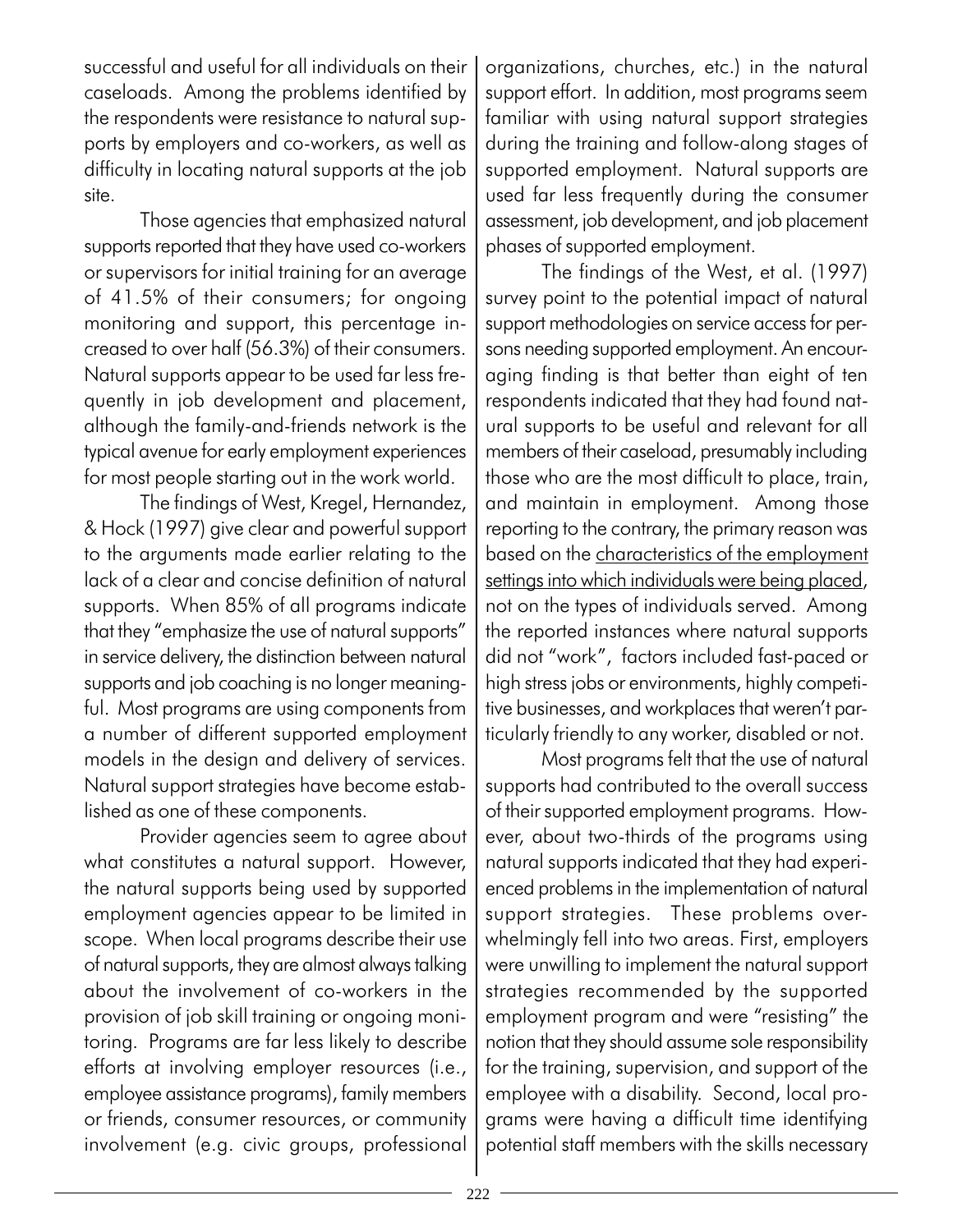to implement natural support strategies, as well as providing training to current staff members in the use of natural support techniques.

Taken in total, the perceptions of the respondents clearly illustrate the changing nature of supported employment service delivery. Natural supports have become interwoven with all facets of supported employment implementation that it is no longer relevant to discuss the efficacy of natural supports versus the success of the job coach model of supported employment. It is no longer helpful to criticize natural support programs that place individuals into situations without providing sufficient support to enable the individual to retain employment for an extended period of time, or to chastise job coach programs that create unnecessary employer dependence on the presence and assistance of the job coach. Instead, it is now time to focus our energies on identifying those program characteristics that contribute to a program's ability to generate high quality, satisfying employment outcomes for individuals, regardless of the philosophical orientation of the program.

At the level of the local supported employment program, there are really no longer "pure" natural support programs or job coach programs. In reality, most local supported employment programs use a variety of different service delivery techniques. Far more important is the recognition that some supported employment programs are far more successful than others in terms of their ability to generate high quality employment outcomes for the consumer receiving services. Numerous factors con-tribute to individuals in supported employment earning higher wages, retaining their jobs for longer periods of time, experiencing larger degrees of integration in the work setting, and expressing greater satisfaction with their job is a complex activity. Understanding these factors is a complex activity involving a close examination of the demographic and functional characteristics of the consumers, the characteristics of the service program, and the monetary and non-monetary outcomes experienced by the individual consumer.

### CLINICAL IMPLICATIONS OF NATURAL SUPPORTS

The clinical implications of natural supports are not new. In the early 1980s, Wehman (1981) talked of the critical role of coworkers and supervisors in job retention and job training. Seven years later Nisbet and Hagner (1988) introduced a broadening of the team as natural supports. As the previous analysis shows, since then there has been a plethora of papers discussing this topic as well as books (e.g., (Natural Supports in Action), DiLeo, Luecking, and Hathaway, 1995)

But in the end, several points are clear. First, many persons with truly significant disabilities may need some rehabilitation support and assistance at different points in their employment tenure. This support may be a guidance role, a consultant role, or more of a facilitator than job trainer, but typically there will need to be some support and assistance. If people with severe disabilities such as autism, quadriplegia, or severe mental retardation did not need some extra support, they would have already been competitively employed in large numbers over the past several decades. Clearly, this has not been the case.

Secondly, there will be different roles for those involved in employee support. This is not a case of one size fits all. We now know definitely that people with varying functional, learning, and physical characteristics will need different levels and intensity of supports. The qualitative nature of what supports are provided will be defined by the care with which a job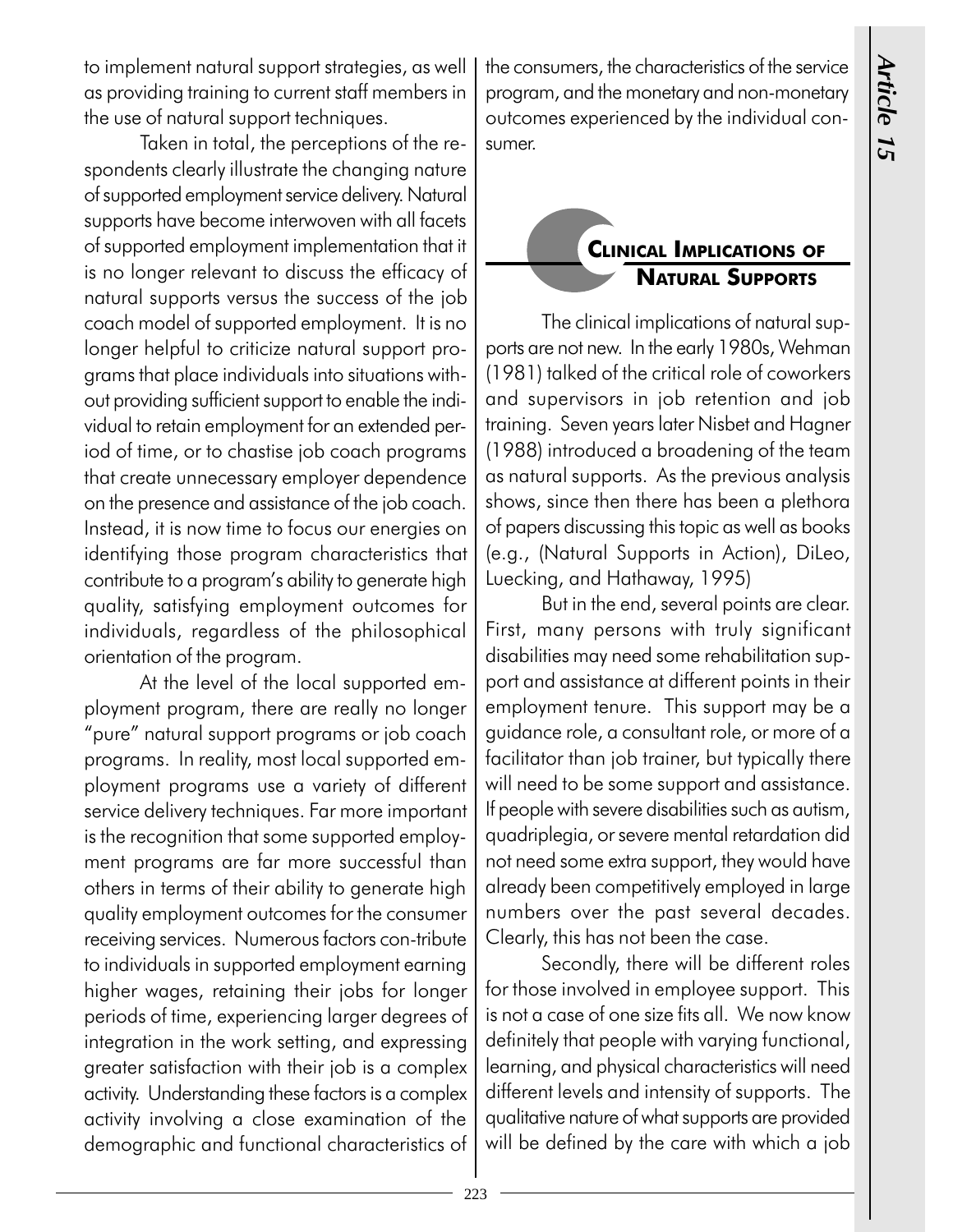placement and subsequent job analysis is performed. This has implica-tions for hiring employment specialists who have diverse backgrounds and clinical expenses.

The third point we have learned is that effective supports, whether they are "natural" or more intrusive, must be maintained long term. People with disabilities who participate in supported employment still fall out of their jobs too quickly and too easily defeat the whole purpose of supports.

Table 2 on page 226 provides a concise listing of questions and answers associated with many of the clinically related natural support issues. We have conceptualized these issues more in the context of workplace supports.

It is noteworthy to observe that the vast majority of employers view the job coach as a positive presence within the work place, as opposed to an intrusive or disruptive influence.

The clear message from them is that they want the job coach to be immediately accessible and responsive to their needs (Kregel & Tomiyasu, 1994; Kregel & Unger, 1993; Petty & Fussell, 1997). Denying employers the opportunity to hire individuals, because they need more assistance and support than the employers themselves can provide does a disservice to the individuals and the employers.

It makes little sense to continually discuss the pros and cons of job coaches versus support facilitators. The "job coach" model has contributed substantially to more than 139,000 (Wehman, Revell, & Kregel, 1998) individuals gaining and retaining competitive employment. Efforts are only now underway to fully determine

the effectiveness of natural support approaches. Yet, neither approach has been particularly effective in allowing individuals with significant cognitive disabilities to participate in competitive employment, and neither has fully encouraged consumers to choose their jobs and plan their careers. Framing the argument in an "either/ or" manner trivializes our real problems and hides the fact that supported employment needs to move beyond all current models. We must identify new strategies that empower consumers and enable all individuals with significant disabilities to benefit from employment.

The problems facing supported employment are challenging and very real. Our nation's system of segregated day programs remains firmly entrenched (Braddock, 1998). Millions of individuals continue to be denied access to high quality employment programs that would enable them to take charge over their careers. The ADA continues to be assailed as an "unfunded federal mandate" that places burdensome constraints on well-meaning businesses. Finding solutions to these challenges will require a renewal of the spirit of innovation and risk-taking that has been a defining characteristic of supported employment since its inception.

Support strategies must be developed that enable people with disabilities to direct their own careers and obtain jobs of their choice. To do that, the best components of the job coach model and natural support strategies must be combined, complemented as needed by assistive technology, person-centered planning, compensatory strategies, personal assistant services, and many other strategies and approaches.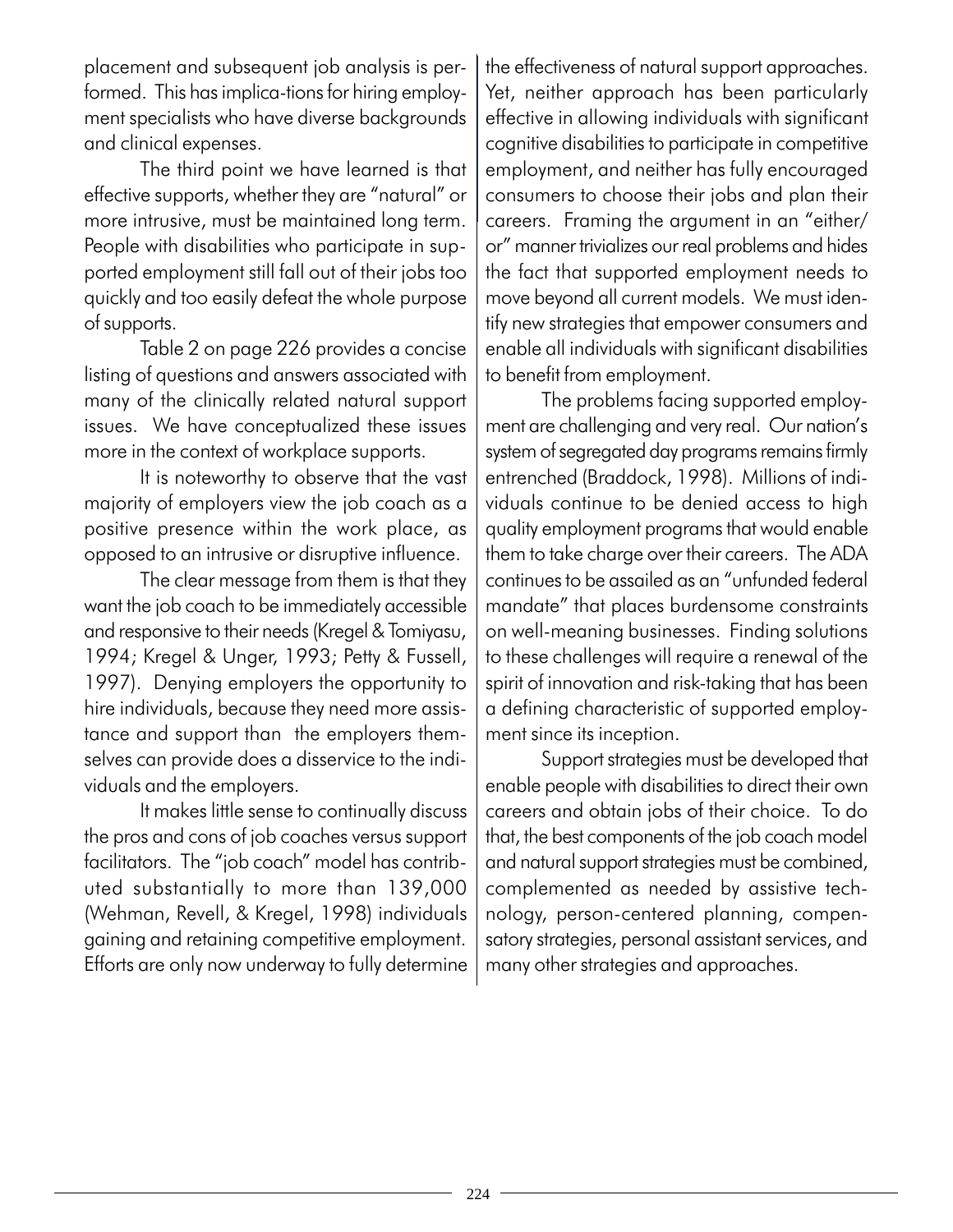### 1. Have natural supports changed the concept of supported employment?

NO -- The basic premise on which supported employment was established has not changed, however it has expanded to include new service technologies. People with disabilities want to work in real jobs, and supported employment offers the means for achieving this goal. No support strategy or methodology, regardless of how good it sounds, should compromise the values on which this vocational model was based. Individuals have the right to be employed by community businesses where they earn comparable wages, work side-by-side with thier co-workers, and experience all of the same benefits as other employees of the company. Most importantly, they must be able to choose the characteristics of their jobs, as well as the community and workplace supports that will assist them in maintaining employment.

### 2. Can using workplace supports facilitate consumer choice?

**YES --** The evolution of supported employment into a consumer-driven approach with opportunities for choice from an endless selection of support options is the next logical step to improve an established and successful service modality. Use of community and workplace supports puts consumers in the "driver's seat", allowing them to direct their careers and choose the type and amount of assistance they want to receive.

### 3. Can natural supports eliminate the need for job coaches?

NO -- As supported employment evolves to incorporate consumer choice initiatives and a variety of new support technologies, the job coaches' role becomes even more critical. It is evident that community and workplace supports do not automatically meet the needs of individuals with severe disabilities. The job coach is the one constant person who possesses the skills to identify and develop support resources, assist with accessing services, evaluate the effectiveness, and arrange alternative provisions as need arises. Consumers should choose who will assist them, how assistance will be provided, and be able to change their minds, while maintaining a "circle of support" from job coaches who are available to orchestrate or provide the desired support.

### 4. Will consumers' needs for workplace supports differ?

**YES --** Each consumer needs different types of assistance, as well as varying levels of support at different times in the employment process. For example, an individual with extensive job site training needs may choose to have: a co-worker teach one task; the job coach teach another; the parents arrange transportation; the rehabilitation counselor purchase uniforms; a friend assist with managing her paycheck; a cateteria worker support her during lunch breaks; the supervisor monitor work performance, and a social security consultant assist with writing a PASS plan. The management of these many support resources is a function which falls naturally within the parameters of a job coach's role.

### 5. Can't consumers access community and workplace supports on their own?

NO -- Taking advantage of the support resources that are available in the workplace does not occur automatically for people with severe disabilities. Just because a support exists does not mean that a consumer will access or benefit from its use. It is not uncommon for an individual to be unaware of potential supports that are available, how to choose among the alternatives, or how to access a desired support. A critical factor in the use of a variety of options is the role of the job coach who assists the consumer in identifying, choosing, and accessing needed supports at whatever level of assistance he or she prefers.

1 Reprinted with permission from Inge (1994) Natural Supports and the Job Coach newsletter. VCU-RRTC, Richmond, VA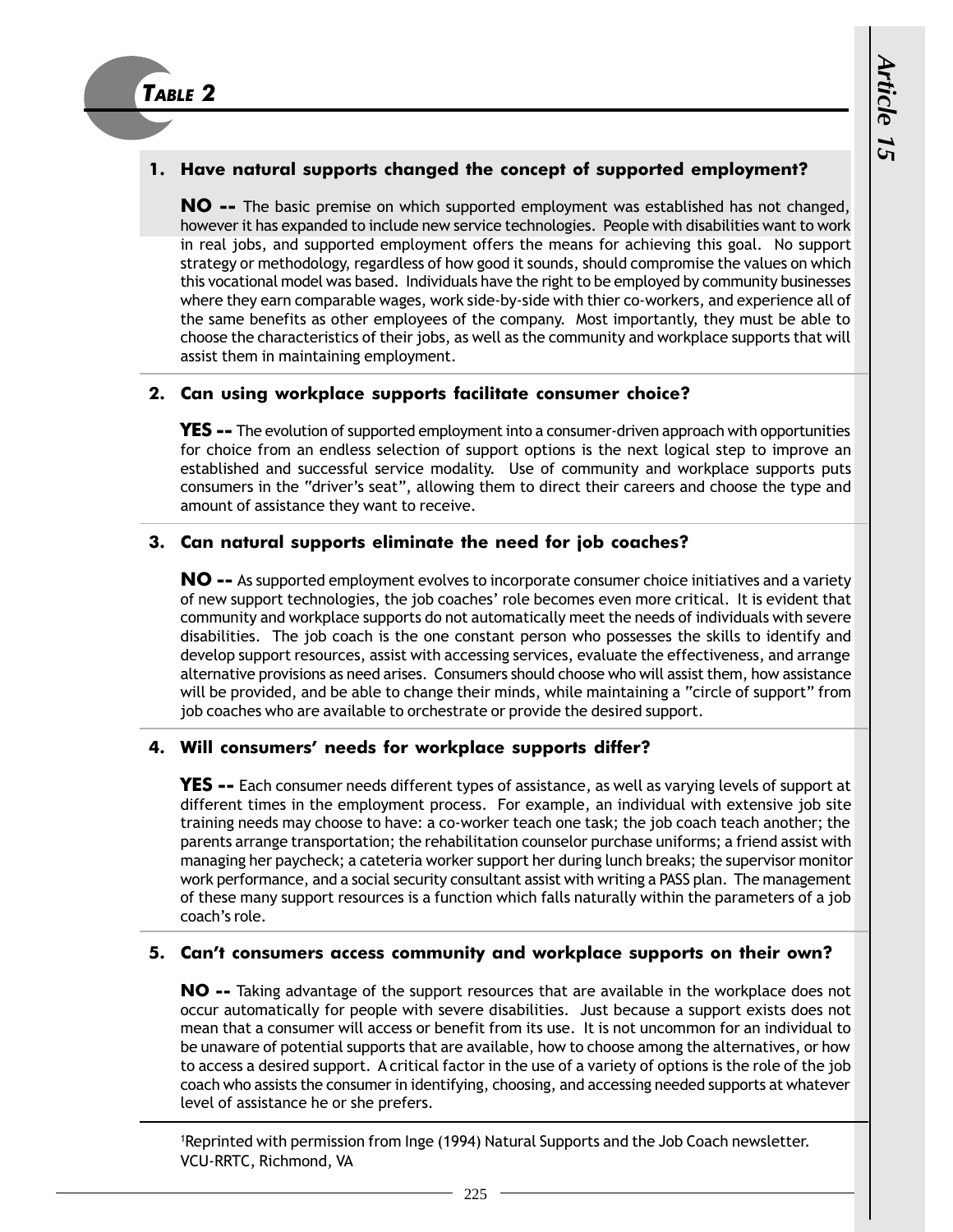# eferences:

Braddock, D., Hemp, R., Parish, S., & Wostrich, J., (1998). The state of the states in developmental disabilities. Washington, D.C.: AAMR.

 Brooke, V., Wehman, P., Inge, K., & Parent, W. (1995). Toward a customer-driven approach of supported employment. Education and Training in Mental Retardation and Developmental Disability, 30 (4), 308-319.

Dileo, D., Luecking, R. & Hathaway, S. (1995). Natural supports in action: Strategies to facilitate employer supports to workers with disabilities. St. Augustine, FL: Training Resource Network, Inc.

Fabian, E. S., Edelman, A., & & Leedy, M. (1993). Linking workers with severe disabilities to social supports in the workplace: Strategies for addressing barriers. Journal of Rehabilitation, 59 (3), 29, 34.

Fabian, E.S., Waterworth, A., & Ripke, B. (1993). Reasonable accommodations for workers with serious mental illness: Type, frequency, and associated outcomes. Psychosocial Rehabilitation Journal, 17(2), 163-172.

Federal Register, (1992, June 24). 34 CFR 363, 57 (122), 28432-28442. Washington, D.C.: U.S. Department of Education.

Federal Register, (1987, August 14). Final regulations. Washington, D.C.: U.S. Government Printing Office.

Granger,B., Baron, R., & Robinson, S. (1997). Findings from a national survey of job coaches and job developers about job accommodations arranged between employers and people with psychiatric disabilities. Journal of Vocational Rehabilitation, 9, 235-251.

Hagner, D., Butterworth, J. & Keith, G. (1995). Strategies and barriers in facilitating natural supports for employment of adults with severe disabilities. Journal of The Association for Persons with Severe Handicaps, 20, 110-120.

Hagner, D., & Farris, S. (1994). Inclusion support in the workplace, naturally. Paper presented at the annual conference of The Association for Persons with Severe Handicaps, Atlanta, GA.

Hood, E. L., Test, D. W., Spooner, F., & & Steele, R. (1996). Paid co-worker support for individuals with severe multiple disabilities. Education and Training in Mental Retardation and Developmental Disabilities, 251-265.

Inge, K. (1994). Natural supports and the job coach. Richmond, VA: VCU-RRTC

Kregel, J. & Tomiyasu, Y (1994). Employers' attitudes toward workers with disabilities: The effect of the Americans with Disabilities Act. Journal of Vocational Rehabilitation, 4(3), 165-173.

Kregel, J. & Unger, D. (1993). Employer perceptions of the work potential of individuals with disabilities: An illustration from supported employment. Journal of Vocational Rehabilitation, 3, 17-25.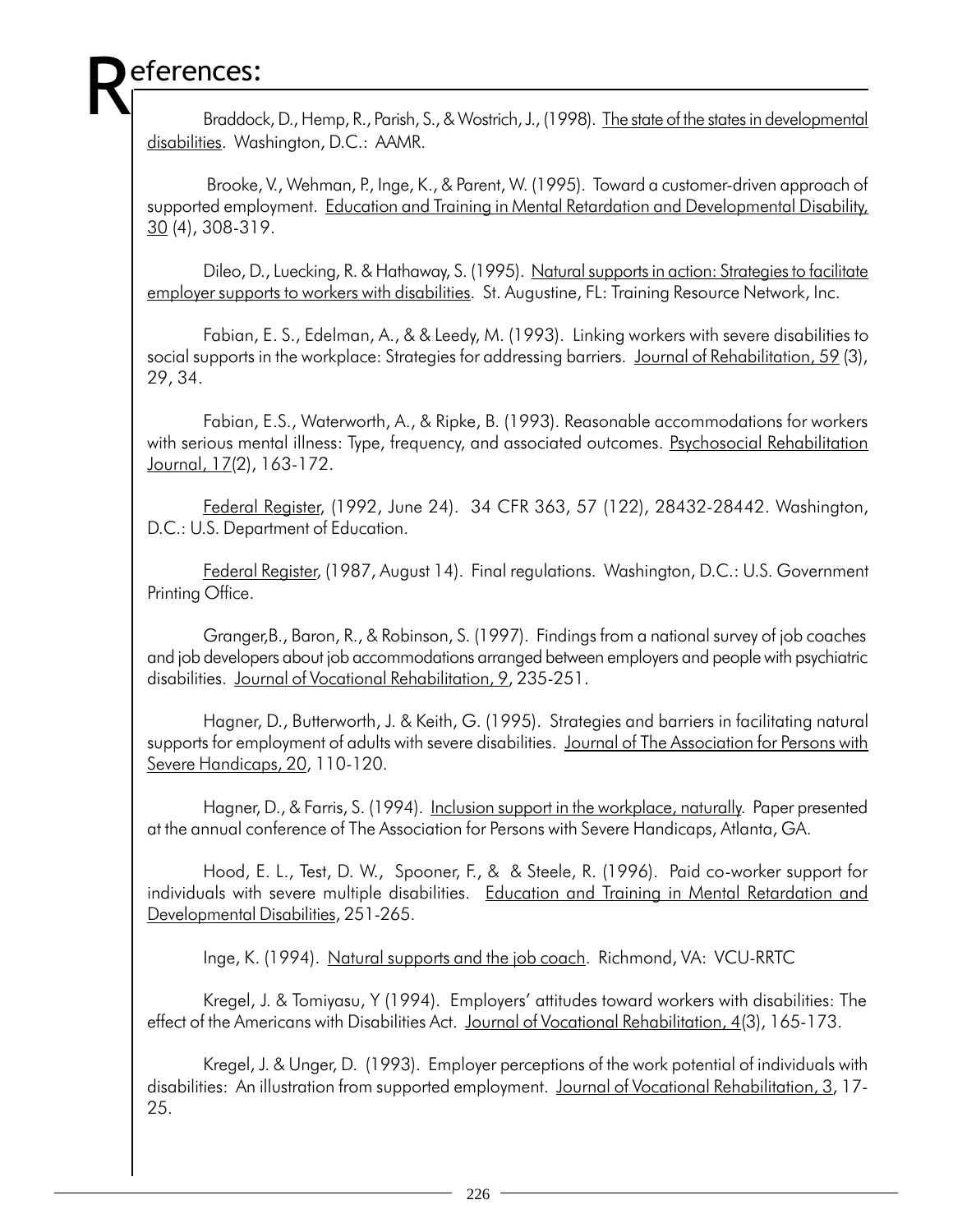Lee, M., Storey, K., Anderson, J.L., Goetz, L., & Zivolich, Z. (1997). The effect of mentoring versus job coach instruction on integration in supported employment settings. Journal of the Association of Persons with Severe Handicaps, 22(3), 151-158.

Mank, D., Cioffi, A., & Yovanoff, P. (1997). Analysis of the typicalness of supported employment jobs, natural supports, and wage and integration outcomes. Mental Retardation, 35 (3), 185-197.

Mank, D., Cioffi, A., & Yovanoff, P. (1998). Employment outcomes for people with severe disabilities: Opportunities for improvement. Mental Retardation, 36(3), 205-216.

Nisbet, J., & Hagner, D. (1988). Natural supports in the workplace. A reexamination of supported employment. Journal of the Association for Persons with Severe Handicaps, 13, 260-267.

Peterson, M. (1995). Ongoing employment supports for persons with disabilities: An exploratory study. Journal of Rehabilitation, 61 (2), 58-67.

Petty, D. M., & Fussell, E. M. (1997). Employer attitudes and satisfaction with supported employment. Focus on Autism and Other Developmental Disabilities, 12(1), 15-22.

Rogan, P., Hagner, D, & Murphy (1993). Natural supports: Reconceptualizing job coach roles. Journal of the Association for Persons with Severe Handicaps, 18 (4), 275-281.

Rusch, F. R., Johnson, J., & Hughes, C. (1990). Analysis of coworker involvement in relation to level of disability versus placement approach among supported employees. Journal of The Association for Persons with Severe Handicaps, 15, 32-39.

Rusch, F. R., Hughes, C., Johnson, J., & Minch, K. (1991). A descriptive analysis of coworker involvement in supported employment. Mental Retardation, 2, 207-212.

Shafer, M. S., Tait, K., Keen, R., & Jesiolowski, C. (1989). Supported competitive employment: Using coworkers to assist follow-along efforts. Journal of Rehabilitation, 55, 68-75.

Storey, K., & Certo, N.J. (1996). Natural supports for increasing integration in the workplace for people with disabilities: a review of the literature and guidelines for implementation. Rehabilitation Counseling Bulletin, 40(1), 62-76.

Storey, K., & Garff, J.T. (1997). The cumulative effect of natural support strategies and social skills instruction on the integration of a worker in supported employment. Journal of Vocational Rehabilitation, 9, 143-152.

Storey, K., & Provost, O.N. (1996). The effect of comunication skills instruction on the integration of workers with severe disabilities in supported employment settings. Education and Training in Mental Retardation and Developmental Disabilities, 31(2), 123-141

Test, D. W., & Wood, W. M. (1996a). Natural supports in the workplace: The jury is still out. Journal of The Association for Persons with Severe Handicaps, 21(4), 155-173.

Test , D.W., & Wood, W.M. (1996b). Some additional thoughts about suppported employment using natural supports. Journal of the Association for Persons with Severe Handicaps, 21(4), 189-193.